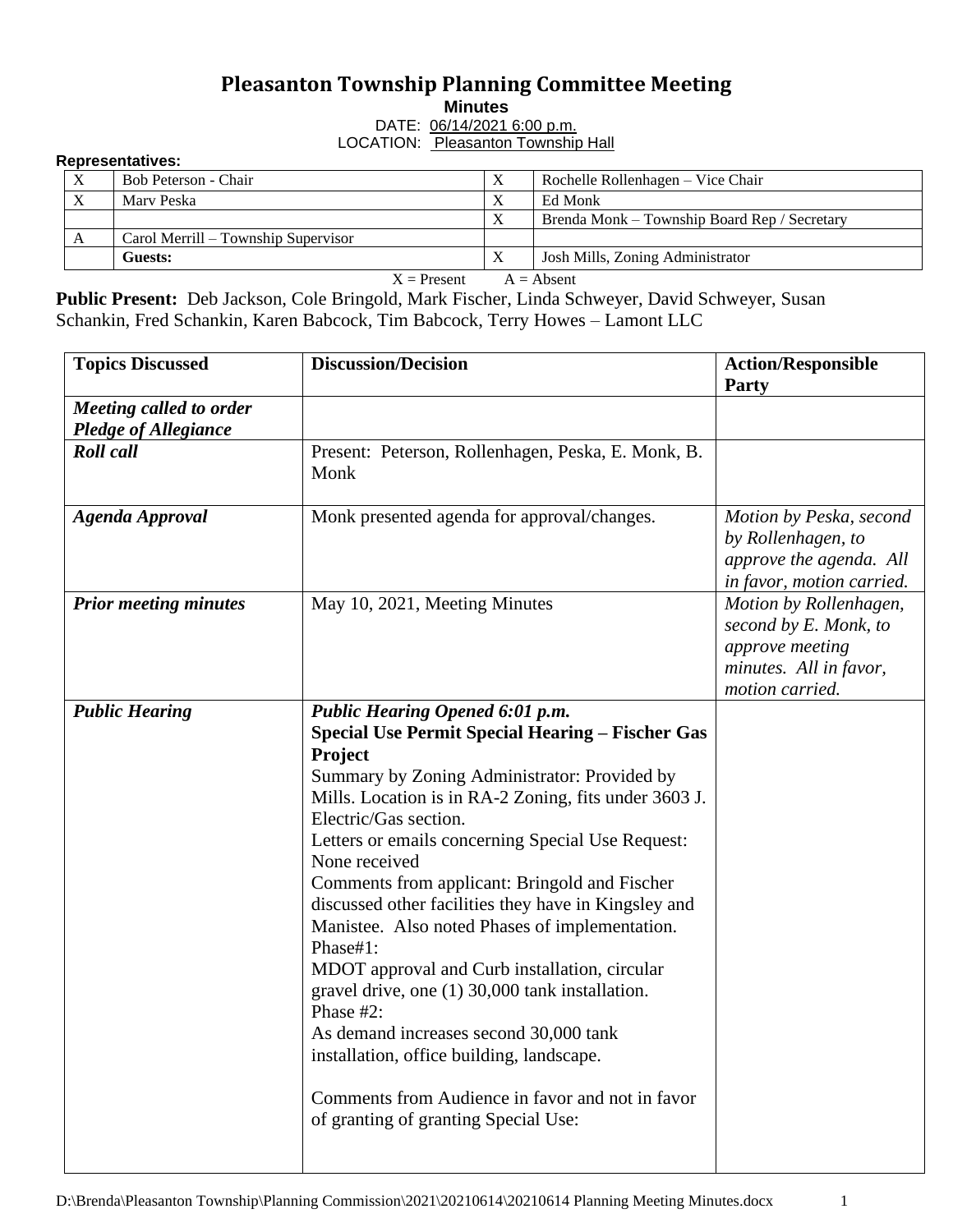| If the plan is to look like the propane area on<br>the other side of Bear Lake – Ziehms, no<br>thank you.<br>Lighting of the area-Bringold noted that the<br>state requires lighting. Concern from<br>resident noted straight down with no light up<br>or to the highway. Bringold noted this<br>would be dusk to dawn lighting.<br>Odor – Concerned that there will be a<br>propane gas order from the facility.<br>If there is an odor complaint how will<br>Fischer rectify – Fischer noted only option is<br>to disconnect the tank and fix issue.<br>Project creep is a concern.<br>$\bullet$<br>Traffic at location, area around location have<br>residential properties. It was noted there<br>would be approximately three (3) refilling of<br>transporting trucks daily. Entrance is on US-<br>31 not on Lumley.<br>Blight – ensuring area is nicely kept.<br>٠<br>Aesthetics of property – landscaping<br>concern.<br>Tank storage new, used, refurbished concern.<br>Questions from the Planning Commission:<br>Numerous questions regarding above concerns were |                                         |
|-----------------------------------------------------------------------------------------------------------------------------------------------------------------------------------------------------------------------------------------------------------------------------------------------------------------------------------------------------------------------------------------------------------------------------------------------------------------------------------------------------------------------------------------------------------------------------------------------------------------------------------------------------------------------------------------------------------------------------------------------------------------------------------------------------------------------------------------------------------------------------------------------------------------------------------------------------------------------------------------------------------------------------------------------------------------------------|-----------------------------------------|
| discussed.                                                                                                                                                                                                                                                                                                                                                                                                                                                                                                                                                                                                                                                                                                                                                                                                                                                                                                                                                                                                                                                                  |                                         |
| Discuss Site Plan Layout: Commission reviewed site<br>plan with applicants.                                                                                                                                                                                                                                                                                                                                                                                                                                                                                                                                                                                                                                                                                                                                                                                                                                                                                                                                                                                                 |                                         |
| Additional comments from the Zoning<br>Administrator: Mills offered guidance on next steps<br>and conditions that could be put in place for the<br>application.                                                                                                                                                                                                                                                                                                                                                                                                                                                                                                                                                                                                                                                                                                                                                                                                                                                                                                             |                                         |
| <b>Closed Public Hearing 7:05 pm</b>                                                                                                                                                                                                                                                                                                                                                                                                                                                                                                                                                                                                                                                                                                                                                                                                                                                                                                                                                                                                                                        |                                         |
| Discussion by Planning Commission:<br>Special Use General Standards (Section 8608):<br>1. Is the use reasonable and designed to protect<br>the health, safety, and welfare of the<br>community? Yes, company has an<br>Emergency Response Plan, will be meeting<br>with community Fire Departments, as well as<br>County Emergency Manager.<br>2. Is the use consistent with the intent and<br>purpose of the district? With Special User<br>$Consideration - Yes$<br>3. Is the use compatible with the adjacent land<br>uses? Yes, as this is zoned commercial use.<br>4. Is the use designed to ensure that public                                                                                                                                                                                                                                                                                                                                                                                                                                                        |                                         |
|                                                                                                                                                                                                                                                                                                                                                                                                                                                                                                                                                                                                                                                                                                                                                                                                                                                                                                                                                                                                                                                                             | services and facilities can accommodate |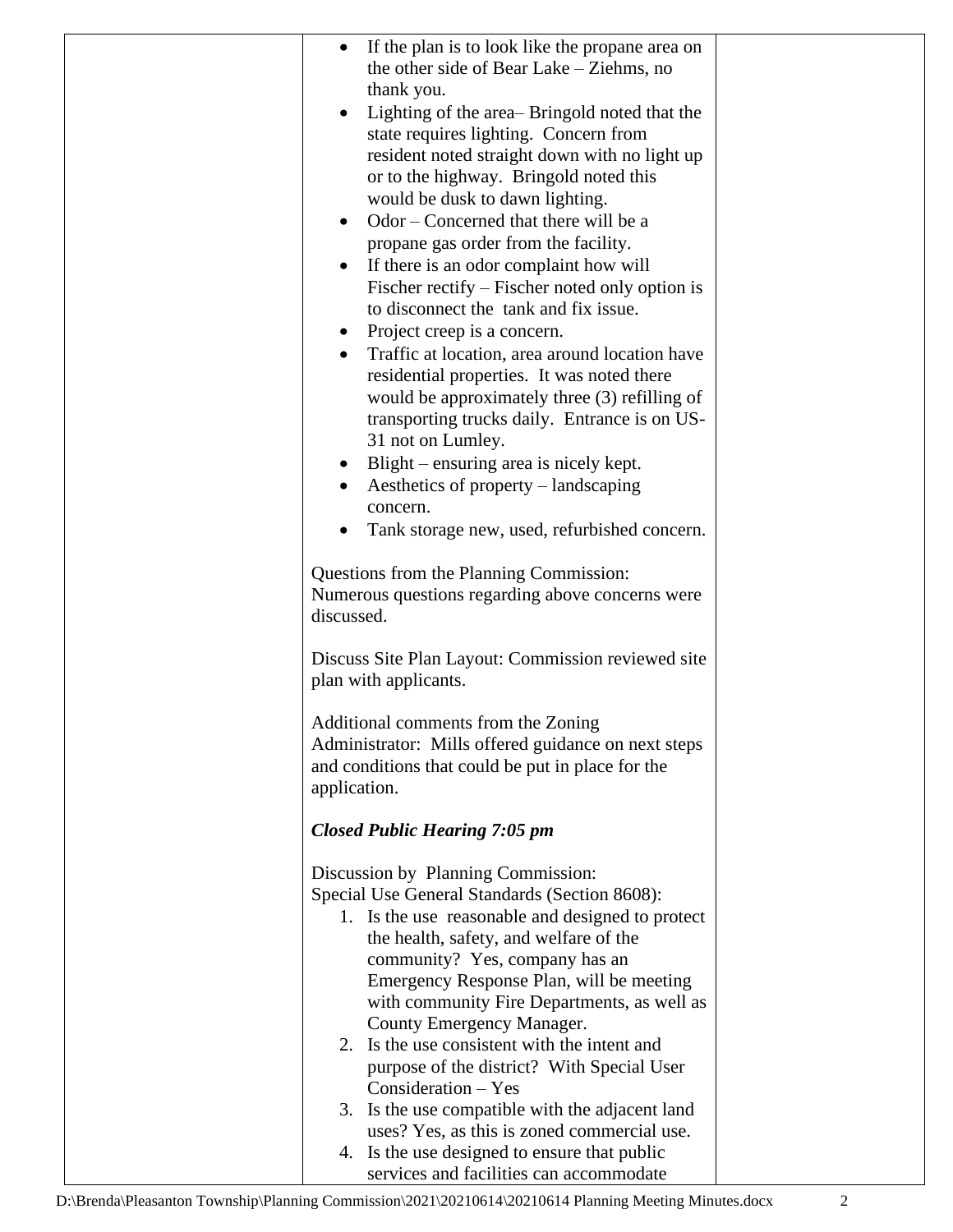|                                              | increased loads caused by the land use or<br>activity? Yes, approval by MDOT and Fire<br>Departments is required.<br>5. Does the use comply with other general and<br>specific standards of this Ordinance? Yes -<br>setbacks are met.<br><b>Conditions:</b><br>Board reviewed section 8609 Special Use<br>Conditions.<br>The following conditions were noted by the<br>Commission:<br>All fencing will be $six(6)$ foot cyclone<br>$\bullet$<br>fencing.<br>No refurbished or refurbishing of tanks at<br>location.<br>Landscaping to be double offset Blue Spruce<br>trees.<br>Lighting will all be downward directed with<br>no more than 20' poles per site plan.<br>Office lighting will also be downward<br>$\bullet$<br>directed regular fixtures.<br>Existing vegetation of trees to stay in place.<br>Tank storage is limited to 100' x 150' fenced<br>area.<br>Onside drain per plan is required.<br>If site is no longer a Propane business, all<br>equipment, tanks must be cleaned up and<br>removed.<br>Adhere to all local, state, and federal<br>regulations as they pertain to operations.<br>Review at one year.<br>Motion to approve, deny or approve with conditions:<br>Site Plan Review – Site plan reviewed / referenced<br>through meeting.<br>• Detail of office building is required – when<br>ready to build - site plan review and land use<br>permit application will go to Mills. | Motion by E. Monk,<br>second by Peterson to<br>approve Special Use<br>Permit, with Conditions<br>noted and a review in<br>one year.<br>Roll Call vote:<br>$Peska-Yes$<br>Peterson-Yes<br>$Rollenhagen - Yes$<br>$E$ Monk – Yes<br>$B$ Monk $-$ Yes<br>Motion approved. |
|----------------------------------------------|-----------------------------------------------------------------------------------------------------------------------------------------------------------------------------------------------------------------------------------------------------------------------------------------------------------------------------------------------------------------------------------------------------------------------------------------------------------------------------------------------------------------------------------------------------------------------------------------------------------------------------------------------------------------------------------------------------------------------------------------------------------------------------------------------------------------------------------------------------------------------------------------------------------------------------------------------------------------------------------------------------------------------------------------------------------------------------------------------------------------------------------------------------------------------------------------------------------------------------------------------------------------------------------------------------------------------------------------------------------------------------------------------------------------|------------------------------------------------------------------------------------------------------------------------------------------------------------------------------------------------------------------------------------------------------------------------|
|                                              | Public allowed input throughout discussion.                                                                                                                                                                                                                                                                                                                                                                                                                                                                                                                                                                                                                                                                                                                                                                                                                                                                                                                                                                                                                                                                                                                                                                                                                                                                                                                                                                     |                                                                                                                                                                                                                                                                        |
| <b>Zoning Administrator</b><br><b>Report</b> | Reports reviewed:<br>May 2021 report<br>Discussed activity within the township.<br>Upcoming ZBA meeting on 6/29/2021 at 6:00 p.m.<br>to discuss permit request on Hopkins Forrest for a<br>not approved garage, and one on Lakeside Avenue<br>for an 8' Front Deck add on.<br>Also working on Land use issue and issue with<br>person living in shed on Lumley.                                                                                                                                                                                                                                                                                                                                                                                                                                                                                                                                                                                                                                                                                                                                                                                                                                                                                                                                                                                                                                                 |                                                                                                                                                                                                                                                                        |